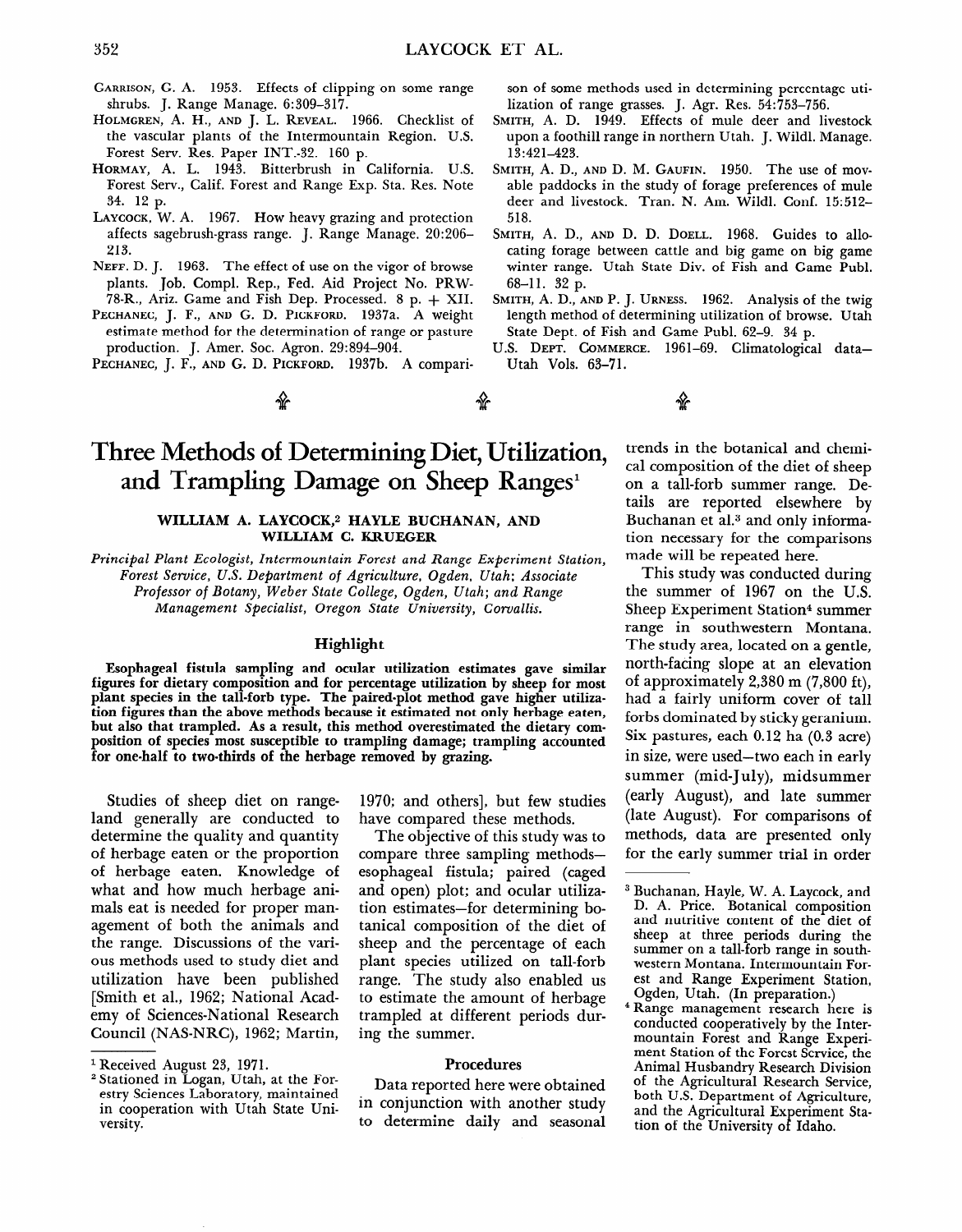to reduce amount of tabular material. Data from all three periods are used to estimate forage intake and trampling damage.

#### Clipped, Paired-Plot Method

For each trial, 10 pairs of plots,  $0.45$  m<sup>2</sup> (4.8 ft<sup>2</sup>) in size, were located on a restricted random basis in each pasture prior to grazing. All plots were marked and one of each pair was randomly selected to be caged. Plots were at least 3 m apart to minimize the effect of the cage on the open plot. Immediately after grazing, the 20 pairs of plots in the two pastures used in each trial were clipped to ground level. The amount and percentage of each species removed from the open plots were calculated from the difference between herbage weight on caged plots and that on open plots. Total utilization calculated in this manner included herbage eaten plus that destroyed by trampling. Total dry weight production of each species on the caged plots was used as a control to compute utilization by the other methods.

#### Esophageal Fistula Method

Seven esophageally fistulated sheep were used (four in one pasture and three in the other) during each 6-day grazing trial to collect samples representative of the diet. Three samples taken on alternate days were used for analysis of botanical composition. Data presented are combined from the two pastures used simultaneously in each trial. Total fecal output was collected from four bagged yearling wethers (two in each pasture) that grazed with the fistulated sheep. Amount of acid-detergent fiber in fistula and fecal samples was determined (Van Soest, 1963) and dry-matter intake was calculated by the lignin-ratio technique (Forbes and Garrigus, 1948).

Total grazing pressure was **250- 300** sheep days per ha (loo-120 sheep days per acre), a rate similar to that on adjacent herded ranges. The average dry-matter intake per sheep per day multiplied by the total number of days all sheep grazed provided an estimate of the total dry weight of forage consumed per trial in each pasture.

Microscopic point sampling was used to obtain the percentage composition of each species found in the fistula samples. In order to compare results of the three methods, the composition of fistula samples was converted from a surface area basis to a weight basis. The weight: surface area ratios calculated for the same plant species by Krueger (1970) were used to make the conversion. This method indirectly determines composition by weight. Hand separation of fistula material (Leigh and Mulham, 1966), the only direct method, was considered too time consuming and laborious for this study.

To obtain percentage utilization for each species, the total dry weight intake of all sheep for the entire trial was converted to intake by species according to percentage composition in fistula samples. This amount, expressed as a percentage of the total amount of each species produced on the 20 caged plots, was an estimate of utilization. Because of the number of steps and the sampling errors associated with each, utilization figures obtained by this method probably are much less reliable than those given by the other two methods.

### Ocular-Estimate-by-Plot Method

Percentage utilization by weight was estimated immediately after grazing in each trial, by the ocularestimate-by-plot method (Pechanec and Pickford, 1937). The average utilization for each species was computed for eighty 0.45-m2 plots (40 in each pasture). In each trial, this percentage multiplied by the average dry-weight production of each species from the 20 cage plots was an estimate of the total amount eaten. The percentage each species contributed to the diet was also computed.

## Results and Discussion Clipped, Paired-Plot Method

Generally, the botanical composition of the diet estimated from paired-plot clippings was similar to that obtained by the other methods (Table 1). Major exceptions were: yarrow and sticky geranium, which had considerably higher dietary composition estimates; and northwest cinquefoil, which had lower dietary composition estimates from clipped plots.

The paired-plot method consistently gave higher utilization percentages than the other methods because the difference between the caged and open plots represented not only herbage eaten by the sheep, but also that destroyed by them in other ways (e.g., trampling). Deer or other game animals did not use any forage in the pastures. Utilization by insects and rodents and normal loss of plant parts by shattering or lodging might affect the difference; however, these factors should have about the same effect on both plot types. Cages were in place only 8 days; so any changes in growth as the result of microclimatic alterations should be minimal.

#### Esophageal Fistula Method

Because fistula samples were a portion of the sheep's actual diet, this method was the standard against which diet computed by the other two methods was compared. These comparisons are presented under the discussions for the other methods.

Estimates of utilization determined from fistula samples were not always realistic. For some highly palatable species, such as pale agoseris, mountain sorrel, and thickleaf groundsel, estimates of the amount of a particular species eaten sometimes were greater than the total amount of that species produced on the caged plots (designated by  $100+$  in the Utilization by Weight section of Table 1). This situation possibly resulted from inaccurate production estimates due to the relatively low number of caged plots used. The 20 plots used for each trial gave reasonably precise estimates of the total green herbage present; the half-confidence interval in the early summer trial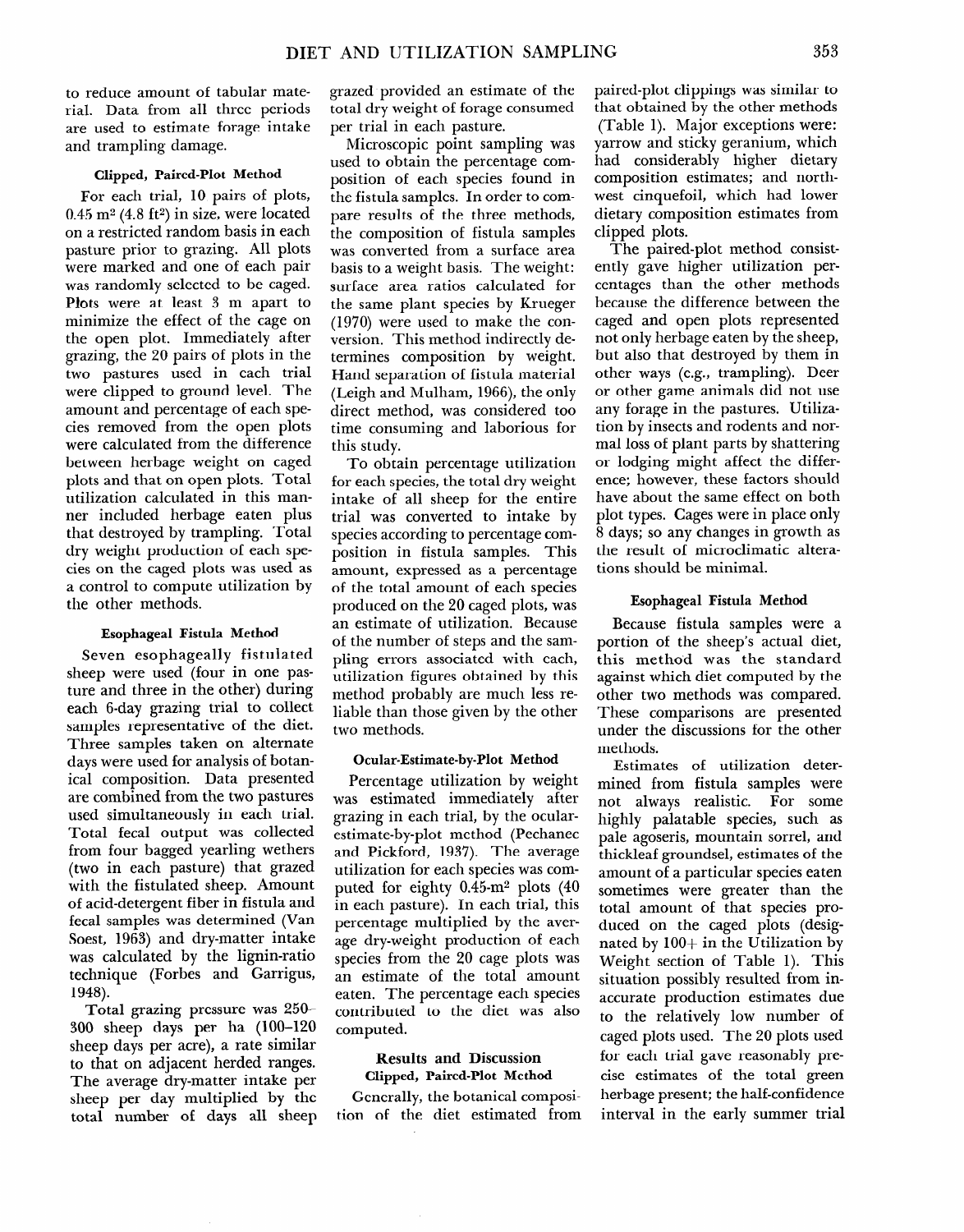was 16% of the mean at the 95% confidence level. However, for some of the less abundant species the half-confidence interval was larger. It was 35% of the mean for pale agoseris, which had a frequency of occurrence in the plots of 80%. The half-confidence interval was considerably higher for mountain sorrel and thickleaf groundsel, both of which had low frequencies (30% and 10%, respectively).

# **Ocular-Estimate-by-Plot Method**

The percentage utilization and the botanical composition of the diet indicated by ocular estimates generally were similar to figures obtained by the fistula method (Table 1). Major exceptions were: low estimates of both utilization and diet for mountain knotweed. The reason was learned only after fistula samples were examined. Sheep pulled many of these annuals from the ground and consumed *roots,*  stems, and leaves. Few partially eaten stems remained; consequently, utilization estimates were inaccurate.

The ocular-estimate-by-plot method was fastest, both in field

and computation time. However, considerable training is necessary to achieve proficiency and observer bias can also affect accuracy of data (Smith et al., 1962). A major disadvantage of the method is the possibility of bias when a positive or negative correlation exists between amount eaten and amount present. To get unbiased estimates, each utilization estimate must be weighted by production on the same plot (Smith, 1968). However, in the tallforb type, this technique would only partially correct estimates. "Invisible" utilization (use by sheep that is not readily discerned), such as that described for mountain knotweed, would not be detected by this technique. Reasonable estimate of this type of utilization can only be obtained from comparisons of caged and open plots or from careful observations on the same plots before and after grazing. Weighted production values would also be biased by the amount of herbage trampled and overlooked by estimators. Some trampled herbage "disappears" when it is mixed with the litter or loose soil. Careful observations probably would have

separated some of the recently trampled material from the previous year's litter.

## **Intake**

Results of all methods showed a stable or slightly increased dryweight intake from early to late summer (Table 2). The NAS-NRC (1957) suggested 1.8 kg per day of air-dry feed for the class of sheep (50-kg rams) most comparable to our test animals. The intake computed by the clipped plot method was higher than this because trampling losses were included in the figure. Intake from the ocular estimate method is lower than the NAS-NRC's suggested intake because utilization estimates for some plant species probably were low due to "invisible" utilization. The reason for low intake figures from fistula and fecal samples is not known; however, salivary wetting followed by drying may have artificially increased the apparent amount of lignin in fistula samples as suggested by Lesperence and Bohman (1964). Such an increase in lignin would decrease the feces:

Table 1. Air dry herbage production (kg/ha, air-dry), utilization (% by weight), and botanical composition (%) of the **diet of sheep in early summer as determined from fistula samples, clipped plots, and ocular utilization estimates on plots.** 

|                                            | Air-dry<br>herbage<br>production | Utilization |                  |                    | Botanical composition of diet |                  |                    |
|--------------------------------------------|----------------------------------|-------------|------------------|--------------------|-------------------------------|------------------|--------------------|
| <b>Species</b>                             |                                  | Fistula     | Clipped<br>plots | Estimated<br>plots | Fistula                       | Clipped<br>plots | Estimated<br>plots |
| Total grass <sup>1</sup>                   | 205                              | 30          | 49               | 28                 | 16                            | 10               | 12                 |
| Yarrow (Achillea millefolium)              | 81                               | 4           | 57               |                    |                               | 5                | $t^2$              |
| Pale agoseris (Agoseris glauca)            | 65                               | 35          | 77               | 40                 |                               |                  | 10                 |
| Leafybract aster (Aster foliaceus)         | 37                               | 66          | 50               | 37                 |                               |                  | 3                  |
| Thickstem aster (Aster integrifolius)      | 114                              |             | 80               | 48                 |                               | 6                | 8                  |
| Sticky geranium (Geranium viscosissimum)   | 899                              |             | 23               | 3                  | 2                             | 28               |                    |
| Stickseed (Hackelia floribunda)            | 21                               | 31          | 54               | 21                 | 2                             | 2                |                    |
| Mountain knotweed (Polygonum montanum)     | 83                               | 25          | 43               | 2                  | 5                             | 4                |                    |
| Northwest cinquefoil (Potentilla gracilis) | 476                              | 26          | 37               | 42                 | 32                            | 17               | 45                 |
| Mountain sorrel (Rumex paucifolius)        | 16                               | $100+$      | 78               | 54                 |                               | 3                | 5                  |
| Thickleaf groundsel (Senecio crassulus)    | 2                                | $100 + 3$   | 7                | 63                 | 5                             |                  |                    |
| Other forbs                                | 221                              | 27          | 65               | 12                 | 16                            | 17               | 8                  |
| Total forbs                                | 2.015                            | 16          | 39               | 16                 | 84                            | 90               | 88                 |
| All vegetation                             | 2,200                            | 17          | 40               | 17                 | 100                           | 100              | 100                |

l **Grass species were not differentiated in fistula samples.** 

 $^{\circ}$  Less than 0.5% of the diet.

**3 Utilization of 100+~o indicates more herbage was found in the fistula samples than the caged clipped plots indicated was present in the pasture.**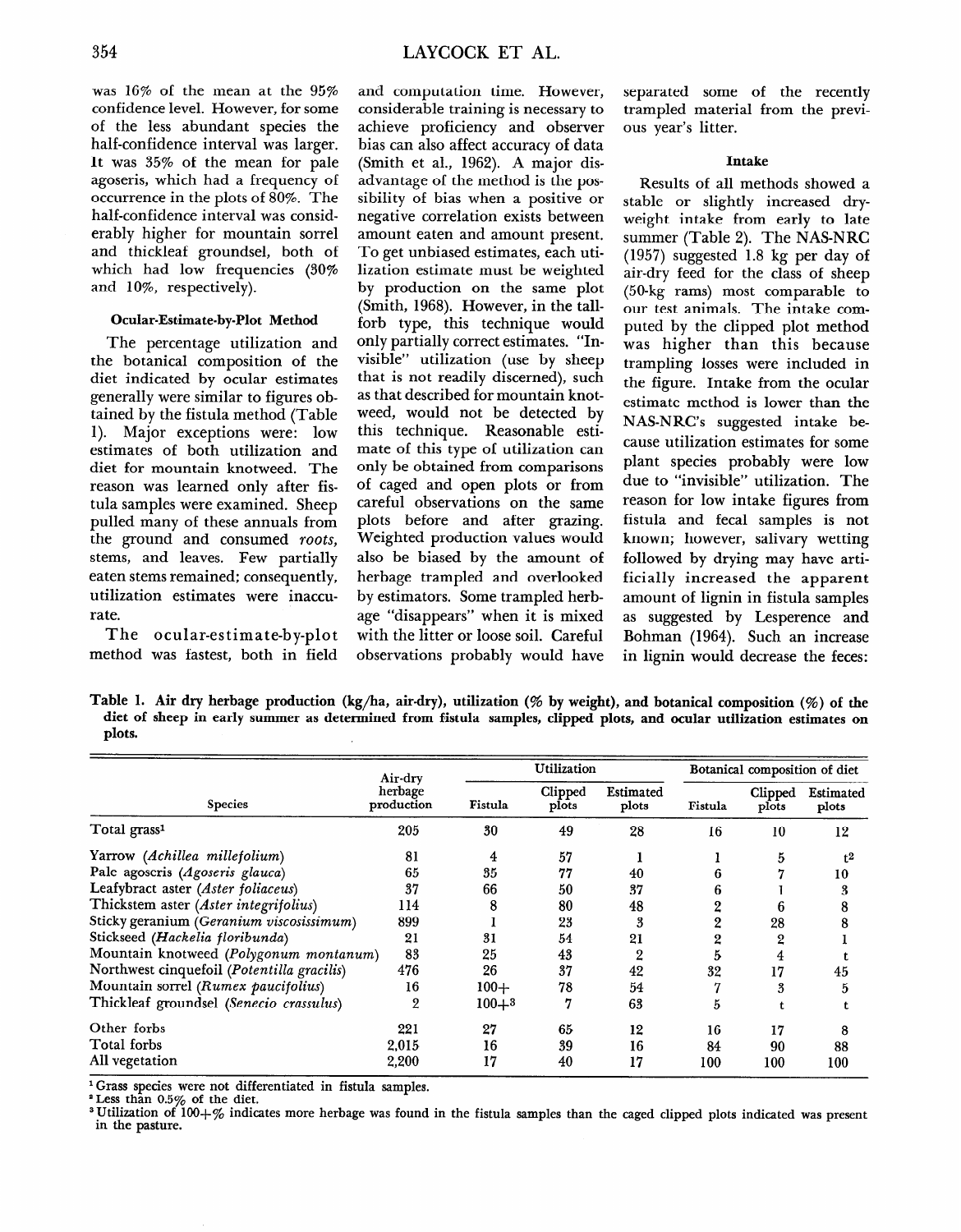|  | Table 2. Comparison of amount of air-dry forage eaten (kg/sheep/day) com-       |  |
|--|---------------------------------------------------------------------------------|--|
|  | puted from fistula and fecal samples, clipped plots, and utilization estimates. |  |

| Method                    | Early<br>summer | Midsummer | Late<br>summer |
|---------------------------|-----------------|-----------|----------------|
| Fistula and fecal samples | 0.9             | IJ        | 1.1            |
| Paired, clipped plots     | 2.3             | 3.1       | 2.3            |
| Utilization estimates     | 1.0             | 1.0       |                |

fistula lignin ratio and the intake value.

#### **Trampling Losses**

**Trampling** losses were considered to be the total amount of forage removed minus the amount eaten. The total amount removed was the difference between the amounts of herbage on caged and open plots and the amount eaten was the intake calculated from fistula and fecal samples (Table 3). Approximately one-half of the total herbage removed in early and late summer was eaten, one-half was destroyed by trampling. Trampling damage was most severe in midsummer when it accounted for approximately two-thirds of the herbage removed. By early August, all forbs had reached maximum height and were still quite succulent. Consequently, they were particularly susceptible to being knocked over or otherwise damaged by the sheep.

Sticky geranium was the major species affected by trampling. Of the total weight of forbs lost by

trampling, this species made up 43% in early summer, 70% in midsummer, and 26% in late summer. Sticky geranium contributed 30- 40% of the herbage present, but was unpalatable to the sheep. Stems apparently were knocked down or broken off by animals as they foraged. Yarrow, which has rather slender, easily broken leaves, was also severely affected by trampling. Thickstem aster was damaged by trampling in the early summer trial. Alpine leafybract aster, which flowers in middle to late summer, was damaged by trampling in late summer.

The trampling loss figures in Table 3 may be too high because intake figures might be low. However, even if the amount of feed is increased to the suggested NAS-NRC level, 14% to 40% of the total forage removed can be attributed to trampling. A more sophisticated study design would help to more accurately determine trampling losses in this vegetation type.

In most grazing studies the

**Table 3. Comparison of amount (kg/ha and %) of dry matter eaten and trampled by sheep on tall-forb range.** 

|              |       | Dry matter removed             |                       |                    |  |  |
|--------------|-------|--------------------------------|-----------------------|--------------------|--|--|
| Trial        | Class | $\mathbf{E}$ aten <sup>1</sup> | Trampled <sup>2</sup> | Total <sup>3</sup> |  |  |
| Early summer | Grass | $62(61)^4$                     | 39(39)                | 101                |  |  |
|              | Forb  | 325(41)                        | 471(59)               | 796                |  |  |
|              | Total | 387(43)                        | 510(57)               | 897                |  |  |
| Midsummer    | Grass | 26(55)                         | 21(45)                | 47                 |  |  |
|              | Forb  | 310(36)                        | 544(64)               | 901                |  |  |
|              | Total | 310(36)                        | 565(63)               | 901                |  |  |
| Late summer  | Grass | 24(12)                         | 168(88)               | 192                |  |  |
|              | Forb  | 395(62)                        | 242(38)               | 637                |  |  |
|              | Total | 419(51)                        | 410(49)               | 829                |  |  |

l **Amount eaten 'by sheep, calculated from fistula and fecal samples.** 

 $^{\circ}$  Amount trampled  $=$  total removed minus amount eaten.

<sup>3</sup> Total amount removed, based on difference between herbage weights on caged and **open plots. ' Figures in parentheses are values expressed in percent.** 

amount of herbage lost by trampling has been all but ignored. Brown (1954) and Wagner et al. (1950) discussed trampling loss as a factor that complicates evaluation of herbage consumption on cultivated pastures, but they gave no quantitative data. Grelen (1967) found that utilization based on production inside and outside stationary cages on pine-bluestem ranges was greatly overestimated when grazing was heavy, but he did not attribute any of the error to trampling loss. Quinn and Hervey (1970) measured trampling loss on a sandhills grass range at 22 kg/ha (1% to 5% of the standing crop). This loss is small compared with the 410 to 465 kg per ha (17% to 23% of the standing crop) trampled in the present study. Differences in vegetation type (sod versus tall forb) and the animal type (cattle versus sheep) probably account for variances in the amounts trampled in the two studies.

The difference in amount of herbage present on caged and open plots was the method suggested for calculating the intake of grazing animals in the International Biological Program (Milner and Hughes, 1968). Correction for increased growth rate in areas caged for long periods was also suggested for IBP studies, but the authors did not propose any correction for trampling losses. In some vegetation, such as the tall-forb type, trampling losses may be substantial, so the difference method overestimates total intake and gives a biased estimate of the botanical composition of the diet.

Various studies to ascertain the effect of trampling on amount of litter and on soil characteristics were reviewed by Lull (1959) and by Reynolds and Packer (1962). However, few studies to determine the effect of trampling on subsequent production have been conducted. Packer (1953) found that trampling by means of an "artificial hoof" had the immediate effect of reducing ground cover on wheatgrass and cheatgrass ranges, but he did not determine the effect on